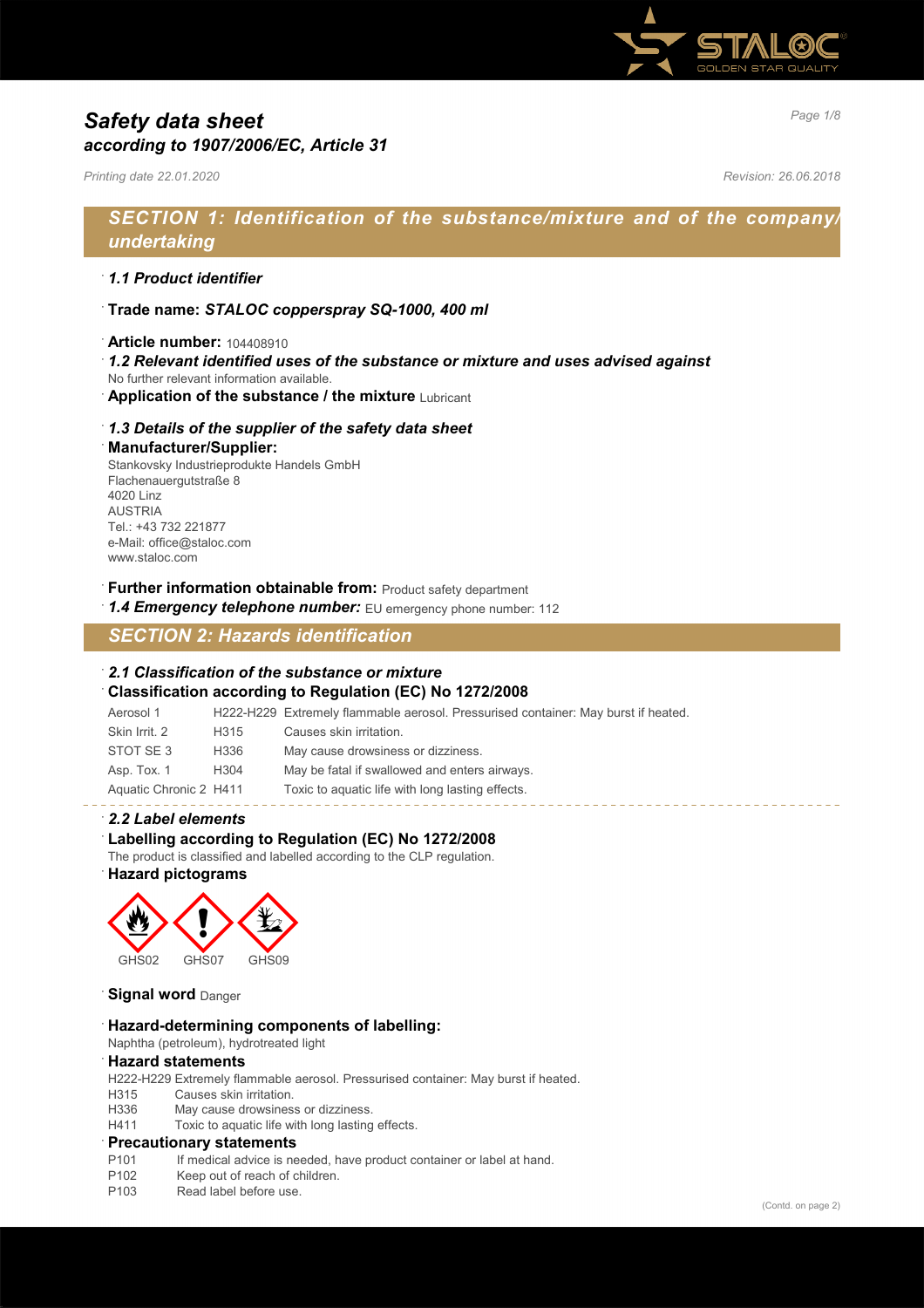

# *Page 2/8 Safety data sheet according to 1907/2006/EC, Article 31*

*Printing date 22.01.2020 Revision: 26.06.2018*

## *Trade name: STALOC copperspray SQ-1000, 400 ml*

(Contd. of page 1)

- P210 Keep away from heat, hot surfaces, sparks, open flames and other ignition sources. No smoking.
- P211 Do not spray on an open flame or other ignition source.<br>P251 Do not pierce or burn, even after use.
- Do not pierce or burn, even after use.
- P405 Store locked up.

P410+P412 Protect from sunlight. Do not expose to temperatures exceeding 50 °C/122 °F.

P501 Dispose of contents/container in accordance with local/regional/national/international regulations.

· *2.3 Other hazards*

### · **Results of PBT and vPvB assessment**

**PBT:** Not applicable.

· **vPvB:** Not applicable.

## *SECTION 3: Composition/information on ingredients*

### · *3.2 Chemical characterisation: Mixtures*

**Description:** Mixture of substances listed below with nonhazardous additions.

| Dangerous components:                           |                                                                                                                       |             |  |  |
|-------------------------------------------------|-----------------------------------------------------------------------------------------------------------------------|-------------|--|--|
| EC number: 931-254-9                            | Naphtha (petroleum), hydrotreated light                                                                               | >25-≤50%    |  |  |
|                                                 | <b>A</b> Flam. Liq. 2, H225; A Asp. Tox. 1, H304; A Aquatic Chronic 2, H411; A Skin Irrit. 2<br>H315: STOT SE 3. H336 |             |  |  |
| CAS: 74-98-6                                    | propane                                                                                                               | $>10-≤25%$  |  |  |
| EINECS: 200-827-9                               | Blam. Gas 1, H220; Press. Gas (Comp.), H280                                                                           |             |  |  |
| Index number: 601-003-00-5                      |                                                                                                                       |             |  |  |
| CAS: 75-28-5                                    | isobutane                                                                                                             | $>2.5-10\%$ |  |  |
| EINECS: 200-857-2<br>Index number: 601-004-00-0 | Flam. Gas 1, H220; Press. Gas (Comp.), H280                                                                           |             |  |  |
|                                                 |                                                                                                                       |             |  |  |
| CAS: 106-97-8                                   | butane, pure                                                                                                          | $>2.5-10\%$ |  |  |
| EINECS: 203-448-7                               | Blam. Gas 1, H220; Press. Gas (Comp.), H280                                                                           |             |  |  |
| Index number: 601-004-00-0                      |                                                                                                                       |             |  |  |
| CAS: 7440-50-8                                  | copper                                                                                                                | $>2.5-10\%$ |  |  |
| EINECS: 231-159-6                               | Aquatic Acute 1, H400; Aquatic Chronic 2, H411; $\Diamond$ Acute Tox. 4, H302                                         |             |  |  |
|                                                 |                                                                                                                       |             |  |  |

· **Additional information:** For the wording of the listed hazard phrases refer to section 16.

## *SECTION 4: First aid measures*

### · *4.1 Description of first aid measures*

- · **General information:** Immediately remove any clothing soiled by the product.
- After inhalation: In case of unconsciousness place patient stably in side position for transportation.
- After skin contact: Immediately wash with water and soap and rinse thoroughly.
- After eye contact: Rinse opened eye for several minutes under running water.
- After swallowing: If symptoms persist consult doctor.
- 4.2 Most important symptoms and effects, both acute and delayed No further relevant information available.
- · *4.3 Indication of any immediate medical attention and special treatment needed*
- No further relevant information available.

## *SECTION 5: Firefighting measures*

- · *5.1 Extinguishing media*
- **Suitable extinguishing agents:** CO2, powder or water spray. Fight larger fires with water spray or alcohol resistant foam.
- 5.2 Special hazards arising from the substance or mixture No further relevant information available.
- · *5.3 Advice for firefighters*
- · **Protective equipment:** No special measures required.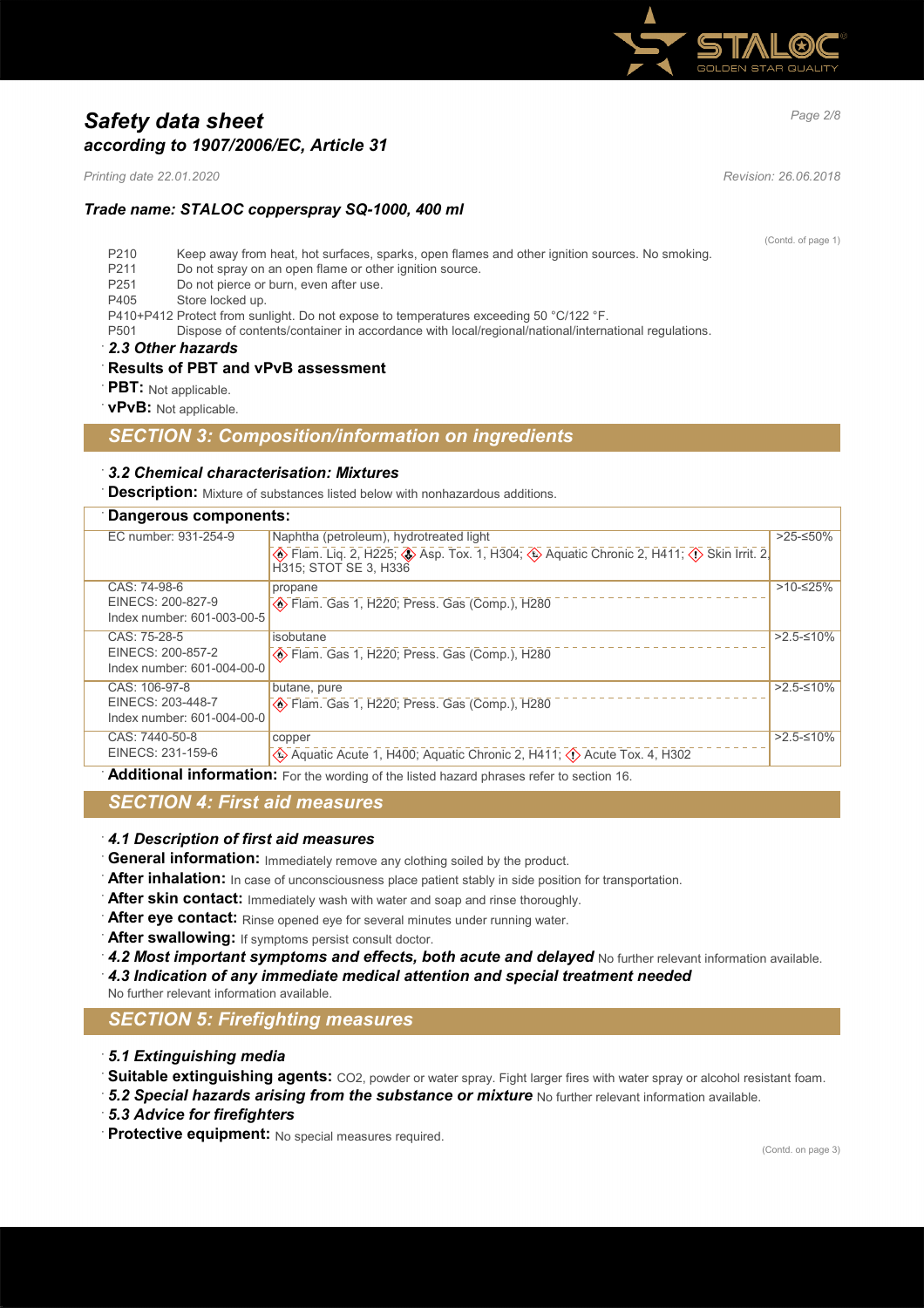

# *Page 3/8 Safety data sheet according to 1907/2006/EC, Article 31*

*Printing date 22.01.2020 Revision: 26.06.2018*

## *Trade name: STALOC copperspray SQ-1000, 400 ml*

(Contd. of page 2)

## *SECTION 6: Accidental release measures*

· *6.1 Personal precautions, protective equipment and emergency procedures* Wear protective equipment. Keep unprotected persons away.

### · *6.2 Environmental precautions:*

Do not allow product to reach sewage system or any water course. Inform respective authorities in case of seepage into water course or sewage system. Do not allow to enter sewers/ surface or ground water.

- · *6.3 Methods and material for containment and cleaning up:* Dispose contaminated material as waste according to item 13.
- Ensure adequate ventilation.

· *6.4 Reference to other sections* See Section 7 for information on safe handling. See Section 8 for information on personal protection equipment. See Section 13 for disposal information.

## *SECTION 7: Handling and storage*

· *7.1 Precautions for safe handling* Ensure good ventilation/exhaustion at the workplace.

### · **Information about fire - and explosion protection:**

Do not spray onto a naked flame or any incandescent material. Keep ignition sources away - Do not smoke. Pressurised container: protect from sunlight and do not expose to temperatures exceeding 50°C, i.e. electric lights. Do not pierce or burn, even after use.

### · *7.2 Conditions for safe storage, including any incompatibilities*

- · **Storage:**
- · **Requirements to be met by storerooms and receptacles:**
- Observe official regulations on storing packagings with pressurised containers.
- **Information about storage in one common storage facility: Not required.**
- **Further information about storage conditions: Keep container tightly sealed.**
- 7.3 Specific end use(s) No further relevant information available.

## *SECTION 8: Exposure controls/personal protection*

· **Additional information about design of technical facilities:** No further data; see item 7.

### · *8.1 Control parameters*

- · **Ingredients with limit values that require monitoring at the workplace:**
- The product does not contain any relevant quantities of materials with critical values that have to be monitored at the workplace.
- Additional information: The lists valid during the making were used as basis.

#### · *8.2 Exposure controls*

- · **Personal protective equipment:**
- · **General protective and hygienic measures:**

Keep away from foodstuffs, beverages and feed. Immediately remove all soiled and contaminated clothing Wash hands before breaks and at the end of work. Avoid contact with the skin.

Avoid contact with the eyes and skin.

### · **Respiratory protection:**

In case of brief exposure or low pollution use respiratory filter device. In case of intensive or longer exposure use self-contained respiratory protective device.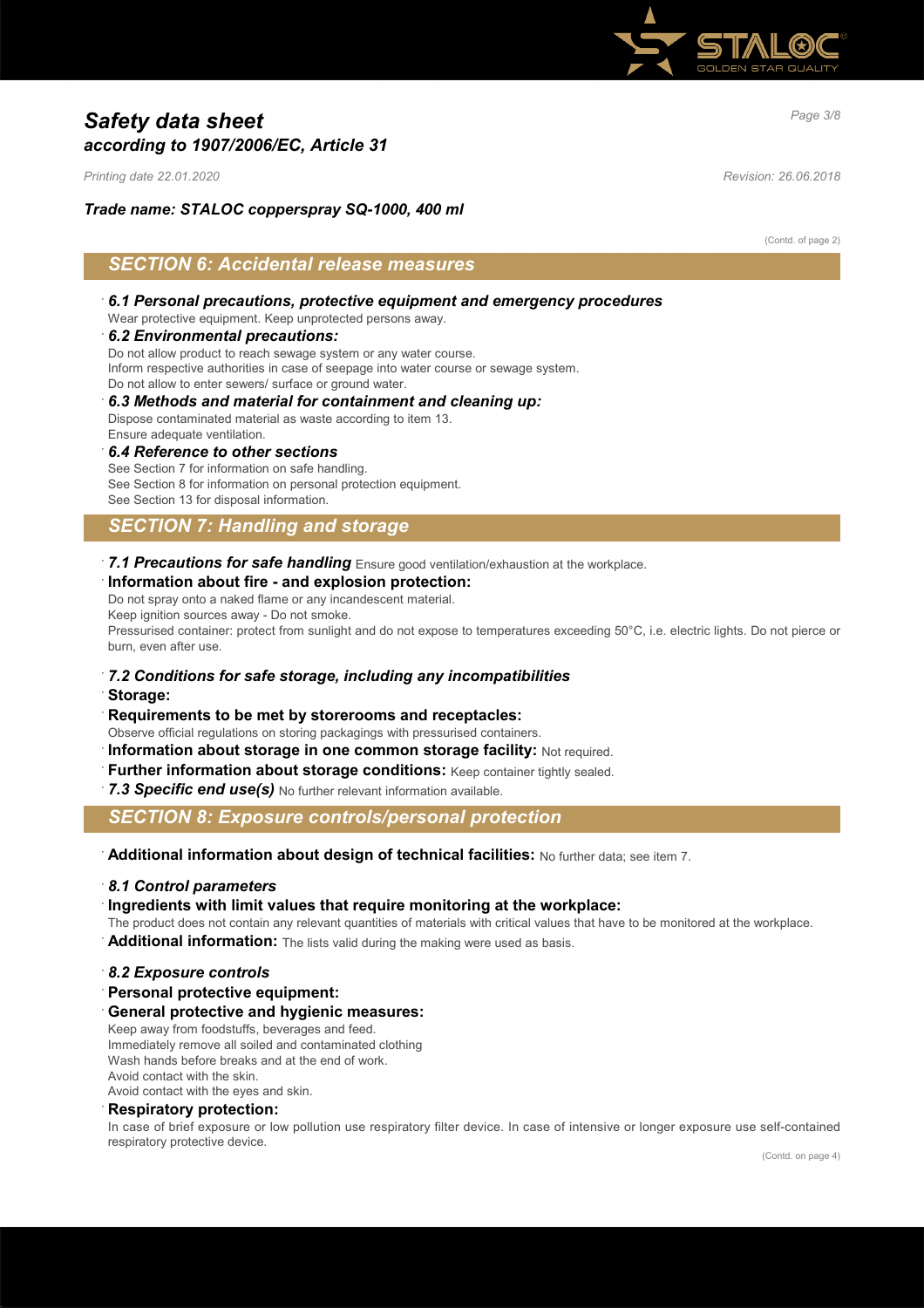

# *Page 4/8 Safety data sheet according to 1907/2006/EC, Article 31*

*Printing date 22.01.2020 Revision: 26.06.2018*

(Contd. of page 3)

## *Trade name: STALOC copperspray SQ-1000, 400 ml*

## · **Protection of hands:**



Protective gloves

The glove material has to be impermeable and resistant to the product/ the substance/ the preparation. Due to missing tests no recommendation to the glove material can be given for the product/ the preparation/ the chemical mixture. Selection of the glove material on consideration of the penetration times, rates of diffusion and the degradation

### · **Material of gloves**

The selection of the suitable gloves does not only depend on the material, but also on further marks of quality and varies from manufacturer to manufacturer. As the product is a preparation of several substances, the resistance of the glove material can not be calculated in advance and has therefore to be checked prior to the application.

#### · **Penetration time of glove material**

The exact break through time has to be found out by the manufacturer of the protective gloves and has to be observed.

**Eye protection: Not required.** 

## *SECTION 9: Physical and chemical properties*

| <b>General Information</b>                                           | 9.1 Information on basic physical and chemical properties                                      |  |  |  |  |
|----------------------------------------------------------------------|------------------------------------------------------------------------------------------------|--|--|--|--|
| Appearance:                                                          |                                                                                                |  |  |  |  |
| Form:                                                                | Aerosol                                                                                        |  |  |  |  |
| Colour:                                                              | Copper coloured                                                                                |  |  |  |  |
| <sup>∙</sup> Odour:                                                  | Solvent-like                                                                                   |  |  |  |  |
| <b>Odour threshold:</b>                                              | Not determined.                                                                                |  |  |  |  |
| pH-value:                                                            | Not determined.                                                                                |  |  |  |  |
| <b>Change in condition</b>                                           |                                                                                                |  |  |  |  |
| <b>Melting point/freezing point:</b>                                 | Undetermined.                                                                                  |  |  |  |  |
| Initial boiling point and boiling range: Not applicable, as aerosol. |                                                                                                |  |  |  |  |
| <b>Flash point:</b>                                                  | $-60 °C$                                                                                       |  |  |  |  |
| Flammability (solid, gas):                                           | Not applicable.                                                                                |  |  |  |  |
| <b>Ignition temperature:</b>                                         | $>200$ °C                                                                                      |  |  |  |  |
| Decomposition temperature:                                           | Not determined.                                                                                |  |  |  |  |
| Auto-ignition temperature:                                           | Product is not selfigniting.                                                                   |  |  |  |  |
| <b>Explosive properties:</b>                                         | Product is not explosive. However, formation of explosive air/vapour mixtures<br>are possible. |  |  |  |  |
| <b>Explosion limits:</b>                                             |                                                                                                |  |  |  |  |
| Lower:                                                               | 1 1 Vol %                                                                                      |  |  |  |  |
| Upper:                                                               | 10.9 Vol %                                                                                     |  |  |  |  |
| Vapour pressure at 20 °C:                                            | 3,500 hPa                                                                                      |  |  |  |  |
| Density at 20 °C:                                                    | $0.675$ g/cm <sup>3</sup>                                                                      |  |  |  |  |
| <b>Relative density</b>                                              | Not determined.                                                                                |  |  |  |  |
| <b>Vapour density</b>                                                | Not determined.                                                                                |  |  |  |  |
| <b>Evaporation rate</b>                                              | Not applicable.                                                                                |  |  |  |  |

(Contd. on page 5)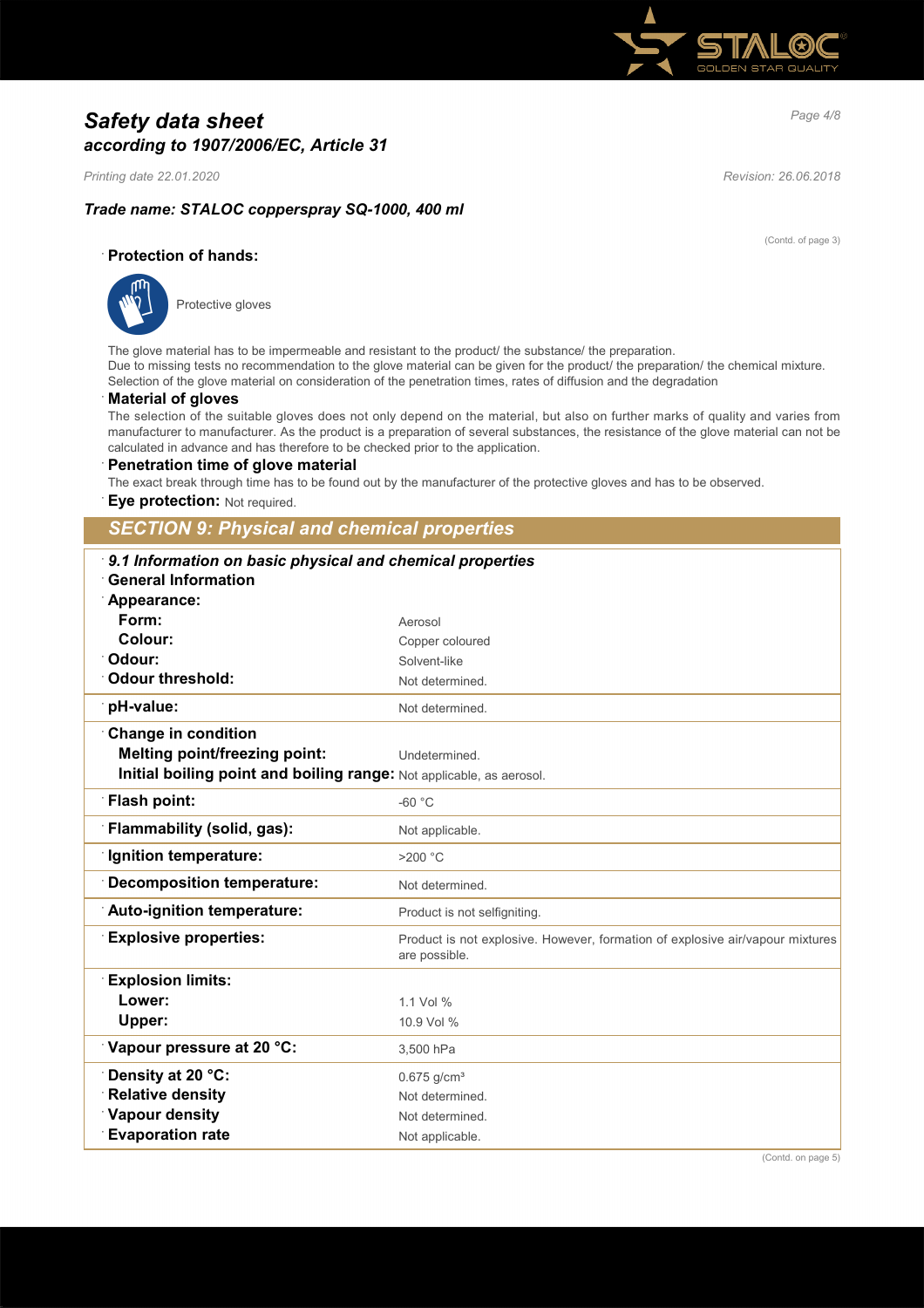

# *Page 5/8 Safety data sheet according to 1907/2006/EC, Article 31*

*Printing date 22.01.2020 Revision: 26.06.2018*

 $(Contd$  of page  $4)$ 

## *Trade name: STALOC copperspray SQ-1000, 400 ml*

|                                                | $\sqrt{2}$                                          |
|------------------------------------------------|-----------------------------------------------------|
| Solubility in / Miscibility with<br>water:     | Not miscible or difficult to mix.                   |
| <b>Partition coefficient: n-octanol/water:</b> | Not determined.                                     |
| <b>Viscosity:</b><br>Dynamic:<br>Kinematic:    | Not determined<br>Not determined.                   |
| ∴Solvent content:<br><b>Organic solvents:</b>  | 25.0%                                               |
| Solids content:<br>9.2 Other information       | 35.0%<br>No further relevant information available. |
|                                                |                                                     |

## *SECTION 10: Stability and reactivity*

· *10.1 Reactivity* No further relevant information available.

- · *10.2 Chemical stability*
- · **Thermal decomposition / conditions to be avoided:** No decomposition if used according to specifications.
- · *10.3 Possibility of hazardous reactions* No dangerous reactions known.
- · *10.4 Conditions to avoid* No further relevant information available.
- · *10.5 Incompatible materials:* No further relevant information available.
- · *10.6 Hazardous decomposition products:* No dangerous decomposition products known.

## *SECTION 11: Toxicological information*

### · *11.1 Information on toxicological effects*

· **Acute toxicity** Based on available data, the classification criteria are not met.

#### · **LD/LC50 values relevant for classification:**

**106-97-8 butane, pure**

Inhalative LC50/4 h 658 mg/l (rat)

## · **Primary irritant effect:**

#### **Skin corrosion/irritation**

Causes skin irritation.

- Serious eye damage/irritation Based on available data, the classification criteria are not met.
- **Respiratory or skin sensitisation** Based on available data, the classification criteria are not met.
- · **CMR effects (carcinogenity, mutagenicity and toxicity for reproduction)**
- Germ cell mutagenicity Based on available data, the classification criteria are not met.
- **Carcinogenicity** Based on available data, the classification criteria are not met.
- **Reproductive toxicity** Based on available data, the classification criteria are not met.
- · **STOT-single exposure**
- May cause drowsiness or dizziness.
- **STOT-repeated exposure** Based on available data, the classification criteria are not met.
- · **Aspiration hazard**

May be fatal if swallowed and enters airways.

### *SECTION 12: Ecological information*

- · *12.1 Toxicity*
- · **Aquatic toxicity:** No further relevant information available.
- · *12.2 Persistence and degradability* No further relevant information available.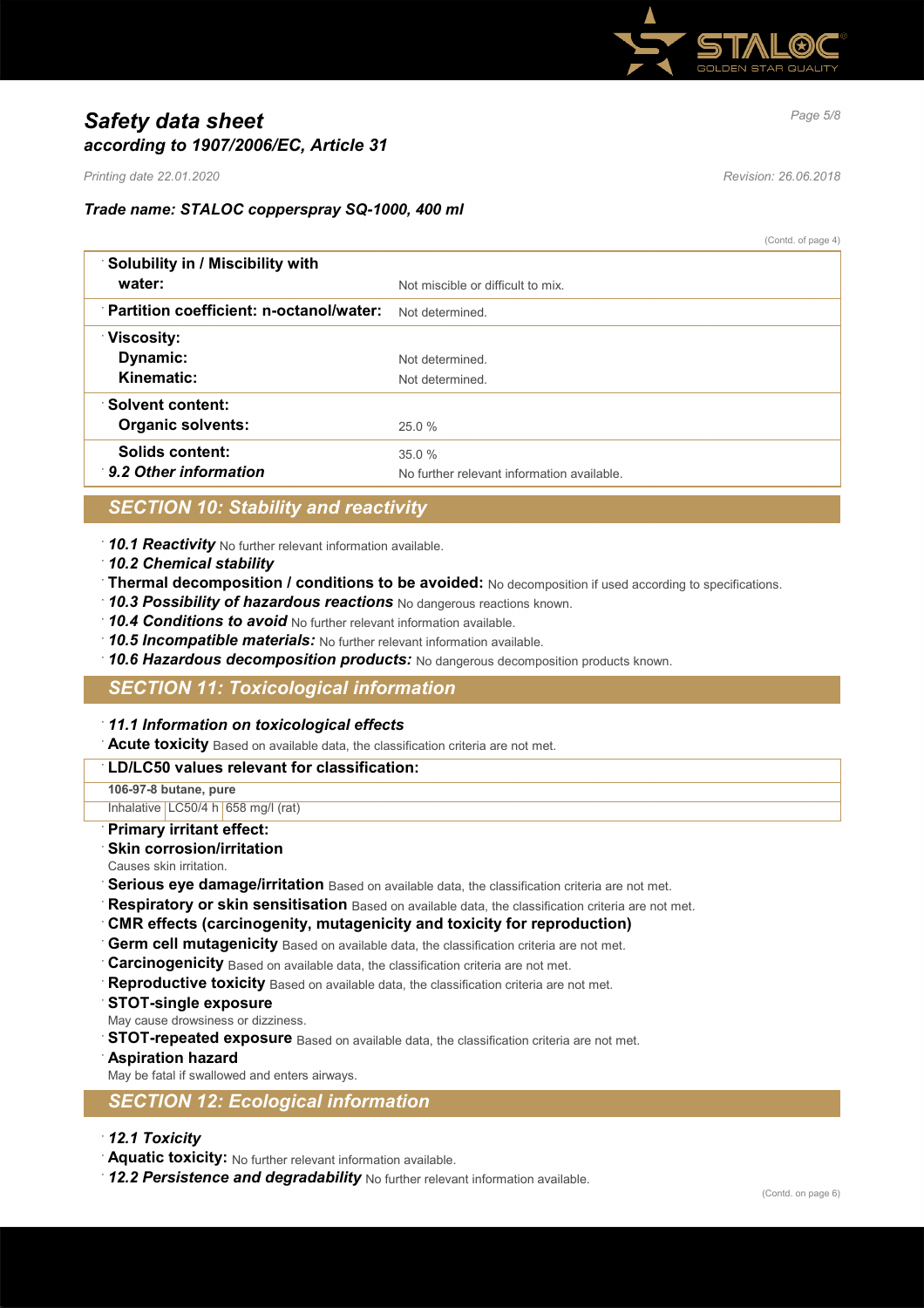

# *Page 6/8 Safety data sheet according to 1907/2006/EC, Article 31*

*Printing date 22.01.2020 Revision: 26.06.2018*

## *Trade name: STALOC copperspray SQ-1000, 400 ml*

- · *12.3 Bioaccumulative potential* No further relevant information available.
- · *12.4 Mobility in soil* No further relevant information available.
- · **Ecotoxical effects:**
- · **Remark:** Toxic for fish
- · **Additional ecological information:**
- · **General notes:**

Water hazard class 2 (German Regulation) (Self-assessment): hazardous for water Do not allow product to reach ground water, water course or sewage system. Danger to drinking water if even small quantities leak into the ground. Also poisonous for fish and plankton in water bodies. Toxic for aquatic organisms

· *12.5 Results of PBT and vPvB assessment*

- · **PBT:** Not applicable.
- · **vPvB:** Not applicable.
- · *12.6 Other adverse effects* No further relevant information available.

## *SECTION 13: Disposal considerations*

### · *13.1 Waste treatment methods*

· **Recommendation** Must not be disposed together with household garbage. Do not allow product to reach sewage system.

### · **Uncleaned packaging:**

Recommendation: Disposal must be made according to official regulations.

| <b>SECTION 14: Transport information</b>                                  |                                                                                                                                                           |
|---------------------------------------------------------------------------|-----------------------------------------------------------------------------------------------------------------------------------------------------------|
| 14.1 UN-Number<br>ADR, IMDG, IATA                                         | <b>UN1950</b>                                                                                                                                             |
| 14.2 UN proper shipping name<br>$\Delta$ DR<br><b>IMDG</b><br><b>NATA</b> | 1950 AEROSOLS, ENVIRONMENTALLY HAZARDOUS<br>AEROSOLS (Naphtha (petroleum), hydrotreated light, copper),<br><b>MARINE POLLUTANT</b><br>AEROSOLS, flammable |
| 14.3 Transport hazard class(es)<br><b>ADR</b>                             |                                                                                                                                                           |
|                                                                           |                                                                                                                                                           |
| <b>Class</b><br>Label                                                     | 2 5F Gases.<br>2.1                                                                                                                                        |
| <b>IMDG</b>                                                               |                                                                                                                                                           |
| <b>Class</b>                                                              | 2.1                                                                                                                                                       |

(Contd. of page 5)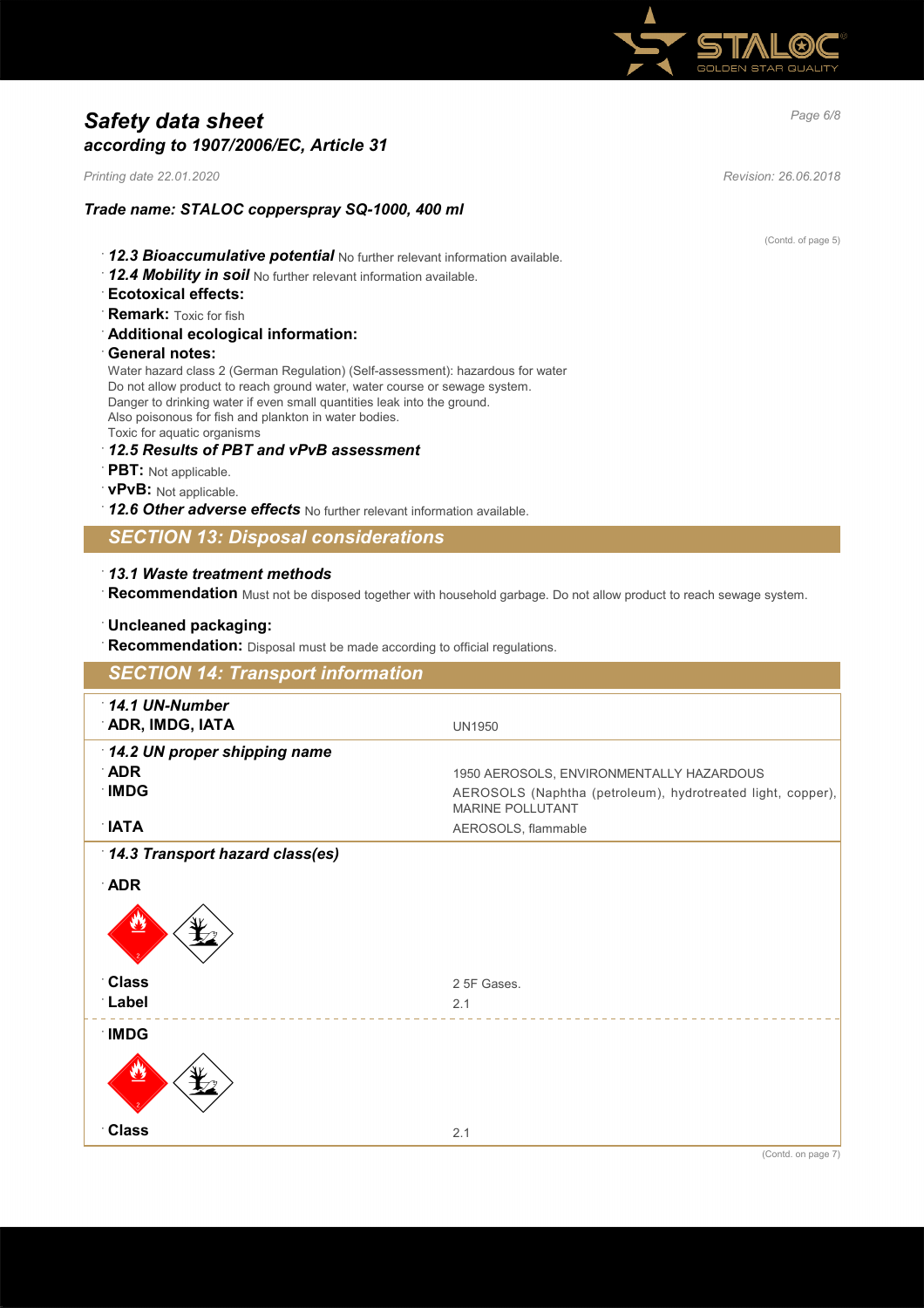

# *Page 7/8 Safety data sheet according to 1907/2006/EC, Article 31*

*Printing date 22.01.2020 Revision: 26.06.2018*

## *Trade name: STALOC copperspray SQ-1000, 400 ml*

|                                                                          | (Contd. of page 6)                                                                                                                                                                                                                                                                                                                               |  |  |  |
|--------------------------------------------------------------------------|--------------------------------------------------------------------------------------------------------------------------------------------------------------------------------------------------------------------------------------------------------------------------------------------------------------------------------------------------|--|--|--|
| ∵Label                                                                   | 2.1                                                                                                                                                                                                                                                                                                                                              |  |  |  |
| $\mathsf{IATA}$                                                          |                                                                                                                                                                                                                                                                                                                                                  |  |  |  |
|                                                                          |                                                                                                                                                                                                                                                                                                                                                  |  |  |  |
| Class                                                                    | 2.1                                                                                                                                                                                                                                                                                                                                              |  |  |  |
| ∴Label                                                                   | 2.1                                                                                                                                                                                                                                                                                                                                              |  |  |  |
| 14.4 Packing group<br>ADR, IMDG, IATA                                    | not regulated                                                                                                                                                                                                                                                                                                                                    |  |  |  |
| 14.5 Environmental hazards:                                              | Product contains environmentally hazardous substances: Naphtha<br>(petroleum), hydrotreated light                                                                                                                                                                                                                                                |  |  |  |
| <b>Marine pollutant:</b>                                                 | Symbol (fish and tree)                                                                                                                                                                                                                                                                                                                           |  |  |  |
| <b>Special marking (ADR):</b>                                            | Symbol (fish and tree)                                                                                                                                                                                                                                                                                                                           |  |  |  |
| 14.6 Special precautions for user                                        | Warning: Gases.                                                                                                                                                                                                                                                                                                                                  |  |  |  |
| Danger code (Kemler):                                                    |                                                                                                                                                                                                                                                                                                                                                  |  |  |  |
| <b>EMS Number:</b>                                                       | F-D.S-U                                                                                                                                                                                                                                                                                                                                          |  |  |  |
| <b>Stowage Code</b>                                                      | SW1 Protected from sources of heat.<br>SW22 For AEROSOLS with a maximum capacity of 1 litre: Category<br>A. For AEROSOLS with a capacity above 1 litre: Category B. For<br>WASTE AEROSOLS: Category C, Clear of living quarters.                                                                                                                 |  |  |  |
| <b>Segregation Code</b>                                                  | SG69 For AEROSOLS with a maximum capacity of 1 litre:<br>Segregation as for class 9. Stow "separated from" class 1 except for<br>division 1.4.<br>For AEROSOLS with a capacity above 1 litre:<br>Segregation as for the appropriate subdivision of class 2.<br>For WASTE AEROSOLS:<br>Segregation as for the appropriate subdivision of class 2. |  |  |  |
| 14.7 Transport in bulk according to Annex II of                          |                                                                                                                                                                                                                                                                                                                                                  |  |  |  |
| <b>Marpol and the IBC Code</b>                                           | Not applicable.                                                                                                                                                                                                                                                                                                                                  |  |  |  |
| <b>Transport/Additional information:</b>                                 |                                                                                                                                                                                                                                                                                                                                                  |  |  |  |
| <b>ADR</b><br>Limited quantities (LQ)<br><b>Excepted quantities (EQ)</b> | 1L<br>Code: E0<br>Not permitted as Excepted Quantity                                                                                                                                                                                                                                                                                             |  |  |  |
| <b>Transport category</b><br><b>Tunnel restriction code</b>              | 2<br>D                                                                                                                                                                                                                                                                                                                                           |  |  |  |
|                                                                          |                                                                                                                                                                                                                                                                                                                                                  |  |  |  |
| ∴IMDG<br>Limited quantities (LQ)<br><b>Excepted quantities (EQ)</b>      | 1L<br>Code: E0<br>Not permitted as Excepted Quantity                                                                                                                                                                                                                                                                                             |  |  |  |
| <b>UN "Model Regulation":</b>                                            | UN 1950 AEROSOLS, 2.1, ENVIRONMENTALLY HAZARDOUS                                                                                                                                                                                                                                                                                                 |  |  |  |

(Contd. on page 8)